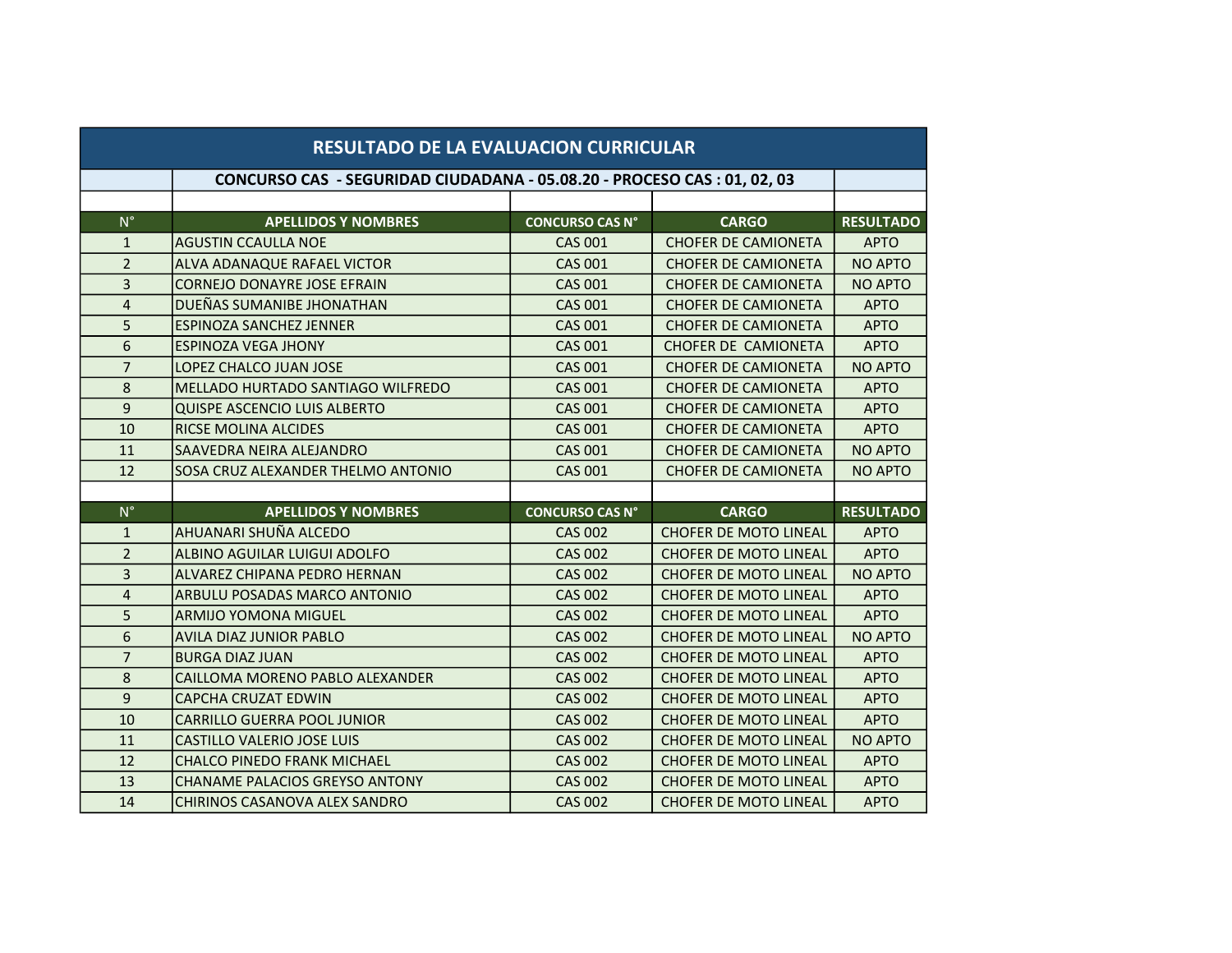| 15                      | CULLAMPE DUEÑAS JAIME ANDRE             | <b>CAS 002</b>         | <b>CHOFER DE MOTO LINEAL</b> | <b>APTO</b>      |
|-------------------------|-----------------------------------------|------------------------|------------------------------|------------------|
| 16                      | DAVILA MALDONADO REYNA ISABEL           | <b>CAS 002</b>         | <b>CHOFER DE MOTO LINEAL</b> | <b>NO APTO</b>   |
| 17                      | DE LA CRUZ SANCHEZ ROBERTO MANUEL       | <b>CAS 002</b>         | <b>CHOFER DE MOTO LINEAL</b> | <b>APTO</b>      |
| 18                      | <b>FLORES GUTIERREZ MARKOS FERNANDO</b> | <b>CAS 002</b>         | <b>CHOFER DE MOTO LINEAL</b> | <b>NO APTO</b>   |
| 19                      | <b>GOMEZ YANGALI BRIAN ALEXIS</b>       | <b>CAS 002</b>         | <b>CHOFER DE MOTO LINEAL</b> | <b>APTO</b>      |
| 20                      | <b>GREYTER PARIAN TEDDY ANDRES</b>      | <b>CAS 002</b>         | <b>CHOFER DE MOTO LINEAL</b> | <b>NO APTO</b>   |
| 21                      | HINOSTROZA ARELLANO JUAN RICARDO        | <b>CAS 002</b>         | <b>CHOFER DE MOTO LINEAL</b> | <b>APTO</b>      |
| 22                      | <b>JARA BASILIO PIERO ALDAHIR</b>       | <b>CAS 002</b>         | <b>CHOFER DE MOTO LINEAL</b> | <b>APTO</b>      |
| 23                      | LA ROSA SOJOS CRISTOFER BRAYAN          | <b>CAS 002</b>         | <b>CHOFER DE MOTO LINEAL</b> | <b>NO APTO</b>   |
| 24                      | LA TORRE TELLO JERRY LOUIS              | <b>CAS 002</b>         | <b>CHOFER DE MOTO LINEAL</b> | <b>APTO</b>      |
| 25                      | LEON TEJADA LUIS ALDAHIR                | <b>CAS 002</b>         | <b>CHOFER DE MOTO LINEAL</b> | <b>APTO</b>      |
| 26                      | <b>MARTINEZ CHUCHON JOSE GABRIEL</b>    | <b>CAS 002</b>         | <b>CHOFER DE MOTO LINEAL</b> | <b>APTO</b>      |
| 27                      | MENDOZA ACEVEDO ALEXIS MATHEOS          | <b>CAS 002</b>         | <b>CHOFER DE MOTO LINEAL</b> | <b>APTO</b>      |
| 28                      | PEREZ RUBIÑOS HERICK HOSHIRO            | <b>CAS 002</b>         | <b>CHOFER DE MOTO LINEAL</b> | <b>APTO</b>      |
| 29                      | <b>QUISPE VILLENA JULIO NILTON</b>      | <b>CAS 002</b>         | <b>CHOFER DE MOTO LINEAL</b> | <b>NO APTO</b>   |
| 30                      | RAMOS ESPINOZA JEREMY ROLANDO           | <b>CAS 002</b>         | <b>CHOFER DE MOTO LINEAL</b> | <b>APTO</b>      |
| 31                      | RODRIGUEZ GONZALEZ LUIS ALBERTO         | <b>CAS 002</b>         | <b>CHOFER DE MOTO LINEAL</b> | <b>NO APTO</b>   |
| 32                      | RODRIGUEZ HERMOSILLA JHON POOLT STHUARD | <b>CAS 002</b>         | <b>CHOFER DE MOTO LINEAL</b> | <b>APTO</b>      |
| 33                      | RUSO CARDENAS GEGNIS LUIS               | <b>CAS 002</b>         | <b>CHOFER DE MOTO LINEAL</b> | <b>APTO</b>      |
| 34                      | <b>SAAVEDRA PEREZ EMILO JESUS</b>       | <b>CAS 002</b>         | <b>CHOFER DE MOTO LINEAL</b> | <b>APTO</b>      |
| 35                      | <b>TARCAYA FLORES LUIS MIGUEL</b>       | <b>CAS 002</b>         | <b>CHOFER DE MOTO LINEAL</b> | <b>APTO</b>      |
| 36                      | <b>TORRES CUADROS ANGEL</b>             | <b>CAS 002</b>         | <b>CHOFER DE MOTO LINEAL</b> | <b>NO APTO</b>   |
| 37                      | VICTORIANO MONTALVO JANN WILLIAM        | <b>CAS 002</b>         | <b>CHOFER DE MOTO LINEAL</b> | <b>NO APTO</b>   |
|                         |                                         |                        |                              |                  |
| $N^{\circ}$             | <b>APELLIDOS Y NOMBRES</b>              | <b>CONCURSO CAS N°</b> | <b>CARGO</b>                 | <b>RESULTADO</b> |
| $\mathbf{1}$            | BERROCAL ESPINOZA KEVIN CRISTIAN        | <b>CAS 003</b>         | <b>SERENO A PIE</b>          | <b>APTO</b>      |
| $\overline{2}$          | BERROSPI VALDERRAMA IVAN CARLOS         | <b>CAS 003</b>         | <b>SERENO A PIE</b>          | <b>APTO</b>      |
| $\overline{3}$          | CARBAJAL HUARACA JUNIOR OSCAR           | <b>CAS 003</b>         | <b>SERENO A PIE</b>          | <b>NO APTO</b>   |
| $\overline{\mathbf{4}}$ | CHIRA MONTERREY OSWALDO ALEXIS          | <b>CAS 003</b>         | <b>SERENO A PIE</b>          | <b>APTO</b>      |
| 5                       | <b>CORONADO CAMPOS WILBER JUNIOR</b>    | <b>CAS 003</b>         | <b>SERENO A PIE</b>          | <b>NO APTO</b>   |
| $6\phantom{a}$          | <b>FARFAN COLMENARES WILLIAM</b>        | <b>CAS 003</b>         | <b>SERENO A PIE</b>          | NO APTO          |
| $\overline{7}$          | <b>GALLOSA INGA ERIC</b>                | <b>CAS 003</b>         | <b>SERENO A PIE</b>          | <b>NO APTO</b>   |
| 8                       | <b>GOMEZ YANGALI JAIRO JEAN PIERRE</b>  | <b>CAS 003</b>         | <b>SERENO A PIE</b>          | <b>NO APTO</b>   |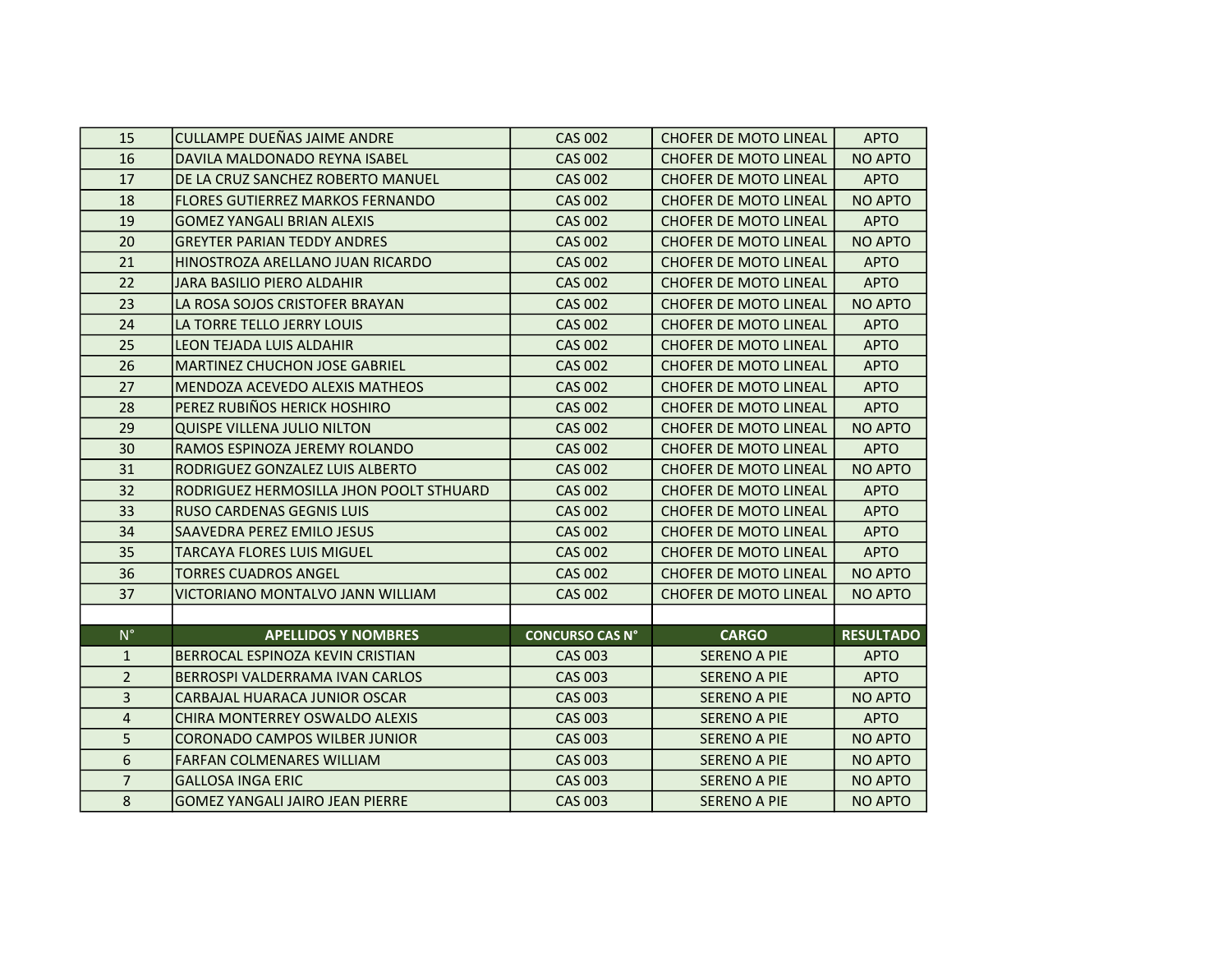| 9  | <b>IHUAMANI QUISPE ANDRES GUSTAVO</b> | <b>CAS 003</b> | <b>SERENO A PIE</b> | <b>APTO</b>    |
|----|---------------------------------------|----------------|---------------------|----------------|
| 10 | HUANOC ARQE JONATAN GABRIEL           | <b>CAS 003</b> | SERENO A PIE        | <b>APTO</b>    |
| 11 | lMALPARTIDA OCHOA JOSE GUSTAVO        | <b>CAS 003</b> | <b>SERENO A PIE</b> | <b>APTO</b>    |
| 12 | IMAVILA PARDO OMAR EDUARDO            | <b>CAS 003</b> | <b>SERENO A PIE</b> | <b>APTO</b>    |
| 13 | MUÑOZ OLORTEGUI MARK ANTONY           | <b>CAS 003</b> | <b>SERENO A PIE</b> | NO APTO        |
| 14 | IROMERO CHIPANA ELIZABETH ROSARIO     | CAS 003        | <b>SERENO A PIE</b> | NO APTO        |
| 15 | ISAAVEDRA GAMARRA RICHARD             | CAS 003        | <b>SERENO A PIE</b> | <b>APTO</b>    |
| 16 | ISUCASACA YANAYACO ANTHONY            | CAS 003        | <b>SERENO A PIE</b> | NO APTO        |
| 17 | TORRE GASPAR JHOJAN ISMITH            | <b>CAS 003</b> | <b>SERENO A PIE</b> | <b>NO APTO</b> |

| $N^{\circ}$    | <b>APELLIDOS Y NOMBRES</b>          | <b>CONCURSO CAS N°</b> | <b>CARGO</b> | <b>RESULTADO</b> |
|----------------|-------------------------------------|------------------------|--------------|------------------|
| $\mathbf{1}$   | <b>ALIAGA YANTAS NILTHON JESUS</b>  | S / IDENTIFICACIÓN     |              | NO APTO          |
| $\overline{2}$ | <b>BADILLO CACERES PABLO RENNE</b>  | S / IDENTIFICACIÓN     |              | NO APTO          |
| $\overline{3}$ | <b>BUITRON MARTI ROBERTO DENNYS</b> | S / IDENTIFICACIÓN     |              | NO APTO          |
| $\overline{4}$ | CALDERON LOZANO CAROLINA ANGELICA   | S / IDENTIFICACIÓN     |              | NO APTO          |
| 5              | CANTERO MANTANI DAVID GERSON        | S / IDENTIFICACIÓN     |              | NO APTO          |
| 6              | CARBAJAL LOAYZA MICHAEL             | S / IDENTIFICACIÓN     |              | NO APTO          |
| $\overline{7}$ | CARHUANA HUAMMACCTO CARLOS ALFREDO  | S / IDENTIFICACIÓN     |              | <b>NO APTO</b>   |
| 8              | <b>CASTRO CHOSEC ALEX HENRY</b>     | S / IDENTIFICACIÓN     |              | NO APTO          |
| 9              | CRUZ DE LA CRUZ JHON OMAR           | S / IDENTIFICACIÓN     |              | NO APTO          |
| 10             | DOCUMENTO SIMPLE 799-2020           | S / IDENTIFICACIÓN     |              | NO APTO          |
| 11             | DOCUMENTO SIMPLE 800-2020           | S / IDENTIFICACIÓN     |              | NO APTO          |
| 12             | DOCUMENTO SIMPLE 811-2020           | S / IDENTIFICACIÓN     |              | NO APTO          |
| 13             | DOMINGUEZ HUAMAN JUAN PELAYO        | S / IDENTIFICACIÓN     |              | NO APTO          |
| 14             | FIGUEROA SALAZAR RENZO KENNETH      | S / IDENTIFICACIÓN     |              | NO APTO          |
| 15             | <b>INFANTES GOMEZ HENRY</b>         | S / IDENTIFICACIÓN     |              | <b>NO APTO</b>   |
| 16             | MACCHA HUACHO ANDOMI EMIL           | S / IDENTIFICACIÓN     |              | NO APTO          |
| 17             | MARCAS CASTRO KEVIN AQUILINO        | S / IDENTIFICACIÓN     |              | <b>NO APTO</b>   |
| 18             | DOCUMENTO SIMPLE 743-2020           | S / IDENTIFICACIÓN     |              | NO APTO          |
| 19             | <b>ORDIALES QUIROZ PABLO</b>        | S / IDENTIFICACIÓN     |              | NO APTO          |
| 20             | PEREZ FALLA DANNY PERCY             | S / IDENTIFICACIÓN     |              | NO APTO          |
| 21             | QUIÑONEZ ATIRO GIANMARCO            | S / IDENTIFICACIÓN     |              | NO APTO          |
| 22             | RIOS MUÑOZ FRANCO ARTURO            | S / IDENTIFICACIÓN     |              | NO APTO          |